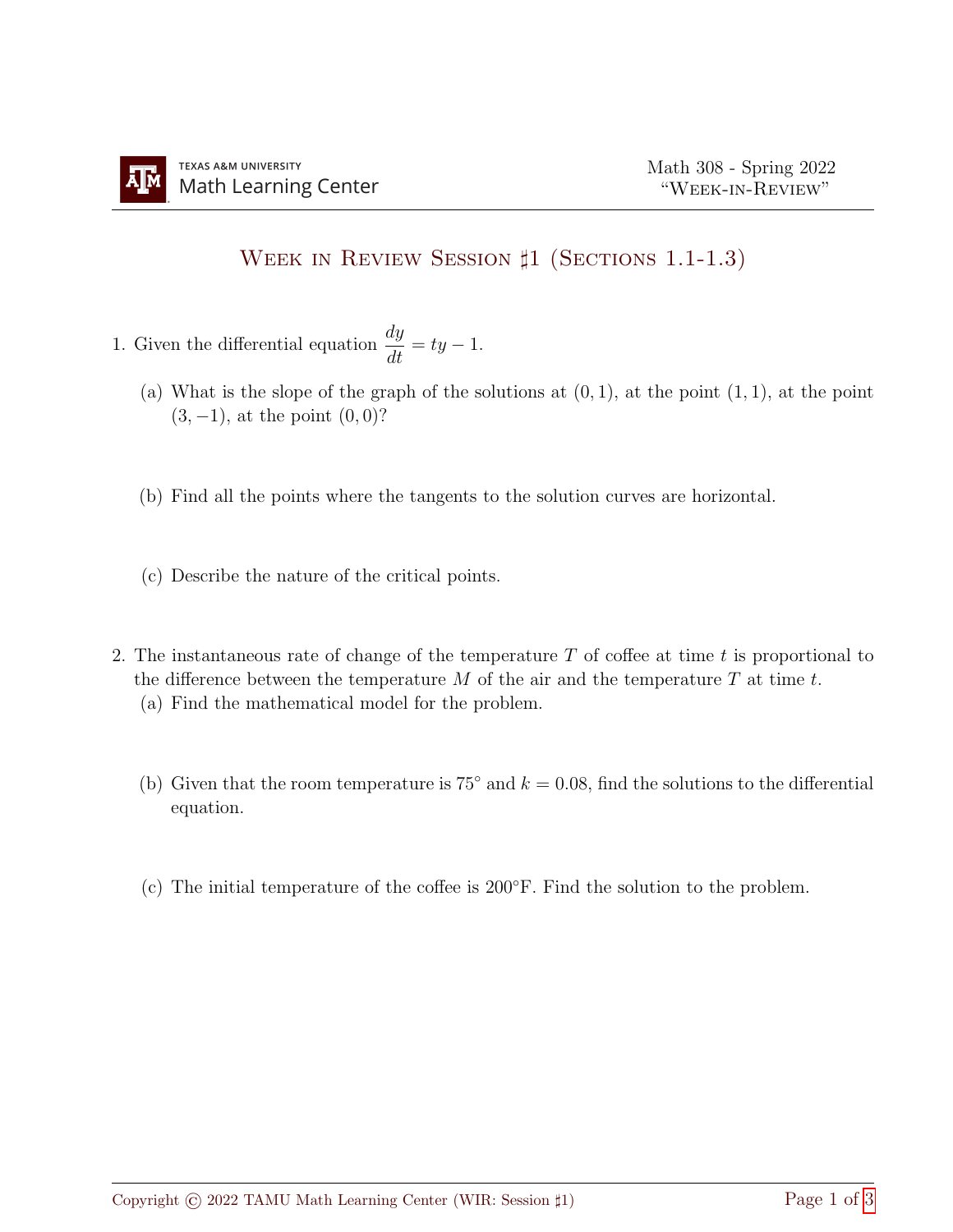- 3. Your swimming pool containing 60,000 gal of water has been contaminated by 5 kg of a non toxic dye that leaves a swimmer's skin an unattractive green. The pool's filtering system can take water from the pool, remove the dye, and return the water to the pool at a flow rate of  $200$  gal/min.
	- (a) Write down the initial value problem for the filtering process; let  $q(t)$  be the amount of dye in the pool at any time  $t$ .
	- (b) Solve the problem.
	- (c) You have invited several dozen friends to a pool party that is scheduled to begin in 4 hours. You have also determined that the effect of the dye is imperceptible if its concentration is less than  $0.02 \text{ g/gal}$ . Is your filtering system capable of reducing the dye concentration to this level within 4 hours?
- 4. Given the following differential equations, classify each as an ordinary differential equation, partial differential equation, give the order. If the equation is an ordinary differential equation, say whether the equation is linear or non linear.
	- (a)  $\frac{dy}{dx} = 3y + x^2$ .
	- (b)  $5\frac{d^4y}{dx^4} + y = x(x-1)$ .
	- (c)  $\frac{\partial N}{\partial t} = \frac{\partial^2 N}{\partial r^2} + \frac{1}{r}$ r  $\frac{\partial N}{\partial r} + kN$ .

(d) 
$$
\frac{dx}{dt} = x^2 - t.
$$

(e) 
$$
(1 + y^2)y'' + ty' + y = e^t
$$
.